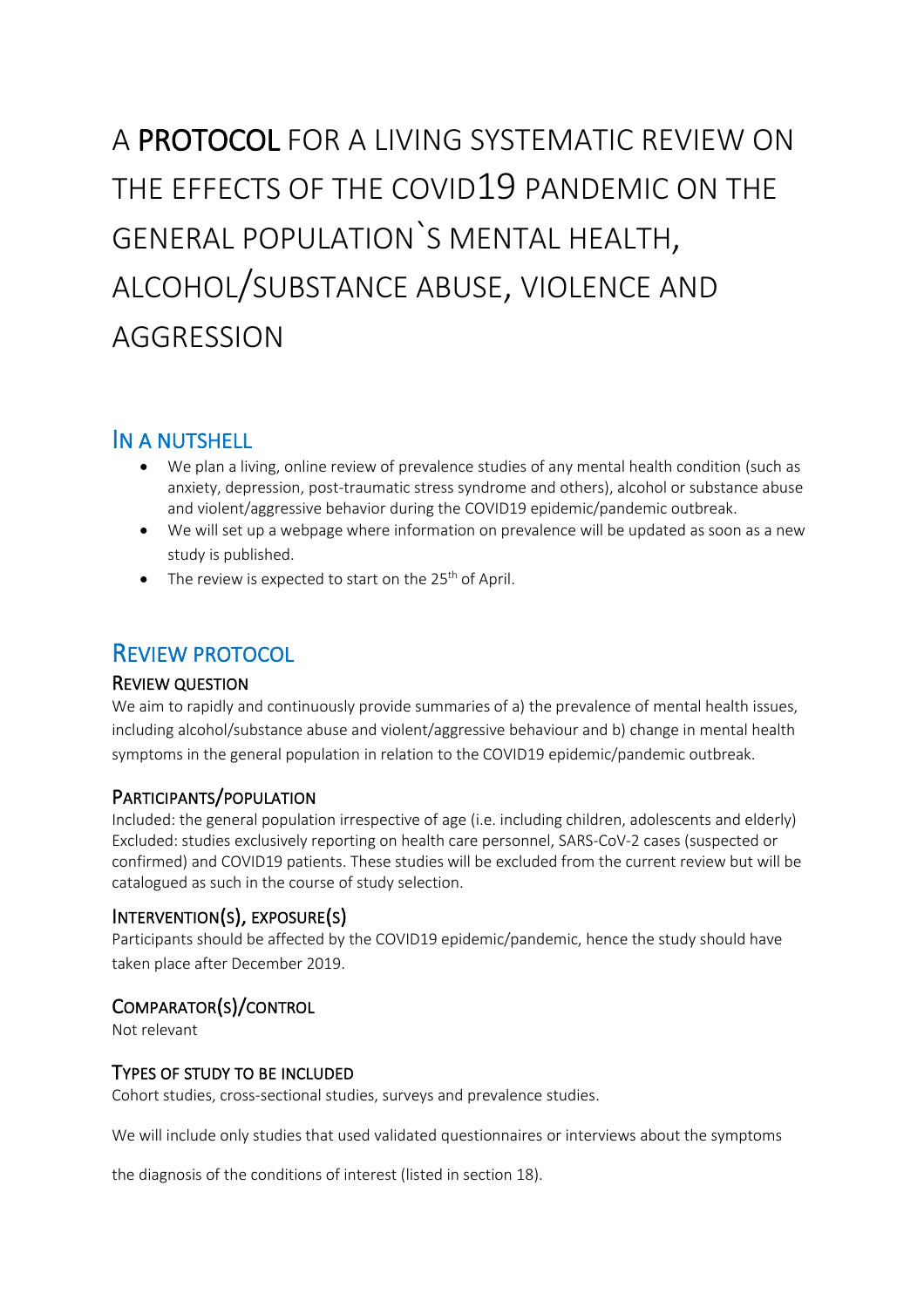We will exclude prevalence studies that rely on hospital admissions and diagnoses recorded on medical records as access to the hospitals has been avoided during the epidemic/pandemic.

# MAIN OUTCOMES

For each of the identified conditions we will extract, if reported:

- 1. the mean score of any validated scale used to measure symptoms alongside any measure of uncertainty. They will include but are not limited to; K6, POMS for general distress; PHQ-9, BDI-II, CES-D for depression; GAD-7, BAI, STAI for anxiety; IES-R for post-traumatic stress; PANSS, BPRS for schizophrenia and other psychoses, AUDIT for alcohol use disorder; UCLA Loneliness Scale for loneliness.
- 2. The number of cases diagnosed with a condition (as defined by crossing a particular threshold specific to each questionnaire or confirmed through diagnostic interviews such as CIDI, SCID or MINI) or exhibiting a certain behavior out of the total number screened.

# SEARCH STRATEGY

We will search MEDLINE, EMBASE, bioRxiv and medRxiv using the ISPM COVID-19 living evidence database. Key words and terms are:

- MEDLINE ("Wuhan coronavirus" [Supplementary Concept] OR "COVID-19" OR "2019 ncov"[tiab] OR (("novel coronavirus"[tiab] OR "new coronavirus"[tiab]) AND (wuhan[tiab] OR 2019[tiab])) OR 2019-nCoV[All Fields] OR (wuhan[tiab] AND coronavirus[tiab])))))
- EMBASE ncov OR (wuhan AND corona) OR COVID
- bioRxiv and medRxiv ncov OR corona OR wuhan OR COVID

We will retain articles that contain the predefined search terms. A list of these terms can be found at: [https://ispmbern.github.io/covid-19/living-review/collectingdata.html.](https://ispmbern.github.io/covid-19/living-review/collectingdata.html)

We will filter these data on (mental) OR (alcoho\*) OR (violen\*) OR (subst\*) OR (abuse) in title or abstract.

#### DATA EXTRACTION

Two reviewers will independently assess studies for eligibility by screening the titles. Two reviewers will independently extract data using a pre-piloted extraction form in an electronic data capture system REDCap [1]. A third reviewer will resolve any disagreement using the data resolution workflow in REDCap. For articles in languages other than English, French, German, Italian, Korean, Japanese, Chinese, Greek, Spanish we will consult native language speakers or use online translation tools.

The following characteristics will be extracted for each article:

#### *STUDY CHARACTERISTICS*

- 1. Study design
- 2. Country and/or region
- 3. Time of study realisation
- 4. Method of collecting information (telephone interview, posted questionnaires etc)
- 5. Length of follow-up (if relevant)

#### *POPULATION CHARACTERISTICS*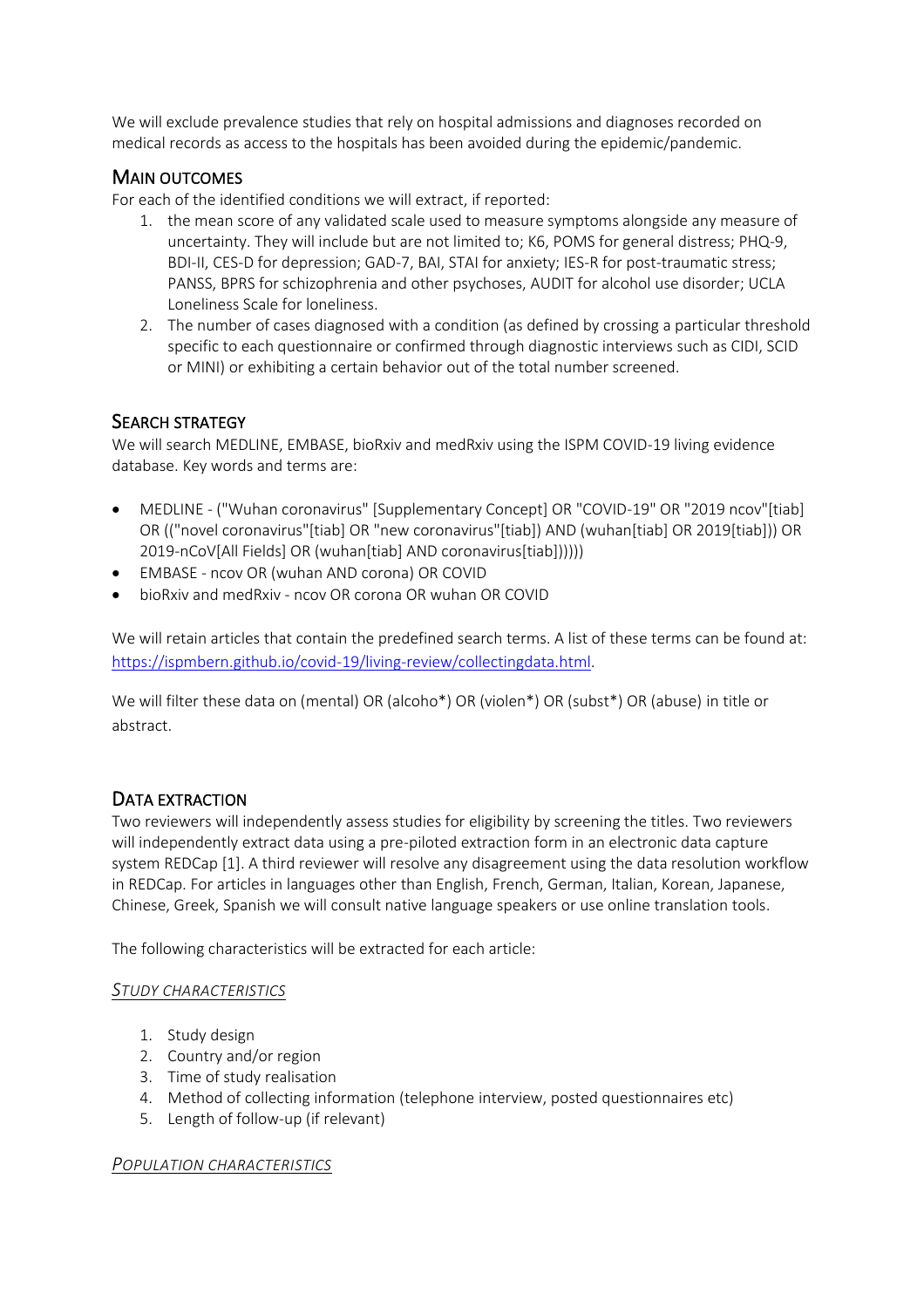- 1. Specific group within the general population (if yes, description, e.g. students, elderly, pregnant women etc)
- 2. Age
- 3. Gender
- 4. Country
- 5. Psychiatric comorbidities (mental health)
- 6. Medical comorbidities (non-related to the mental health)
- 7. Percentage of SARS-CoV-2 cases (suspected or confirmed)
- 8. Percentage of COVID19 patients

#### *EPIDEMIC AND CONFINEMENT CHARACTERISTICS*

- 1. Information about the level of confinement in the area at the time when the study was undertaken
- 2. Information about the extent of the epidemic (average new cases per day, average deaths per day) in the area at the time when the study was undertaken

#### *COMPARISON WITH PRE-EPIDEMIC DATA*

1. Reference to any official data about the prevalence of the measured outcomes in the same or similar population prior to the epidemic

For the EPIDEMIC AND CONFINEMENT CHARACTERISTICS and the PRE-EPIDEMIC DATA we will use data reported in each study or, if not available, we will identify external sources of information such as data reported by WHO, national health agencies or previous relevant studies.

# RISK OF BIAS (QUALITY) ASSESSMENT.

As there is no standard and widely accepted tool for assessing the risk of bias for prevalence studies, we will consider a variety of instruments, tailored to our specific context 22/04/2020 14:39:00. Risk of bias will be assessed by one reviewer and verified by a second reviewer. A third reviewer will resolve disagreements if the two reviewers cannot reach consensus.

# STRATEGY FOR DATA SYNTHESIS.

Data will be considered according to the condition studied. Mental health conditions include but are not limited to depression, anxiety, psychosis or post-traumatic stress. Two experienced mental health professionals will assess the included studies and define the specific diagnostic categories for all the mental health outcomes reported in the paper. Any disagreement will be discussed and solved with a third member of the review team. When enough data are available for the prevalence of a condition, we will attempt to synthesize them.

We will conduct data synthesis in R (version 3.5.1) using the metaprop function from the meta package[4]. We will examine forest plots and conduct meta-analysis to estimate a summary of the prevalence, if appropriate. If there are several estimated proportions, we will express their heterogeneity using a prediction interval, which is the interval within which the true proportion is expected to be found in studies conducted in a setting similar to those in the included studies [1].

When enough data is available, we will attempt to tabulate each study's prevalence(s) for the studied conditions against the EPIDEMIC AND CONFINEMENT CHARACTERISTICS and the PRE-EPIDEMIC DATA.